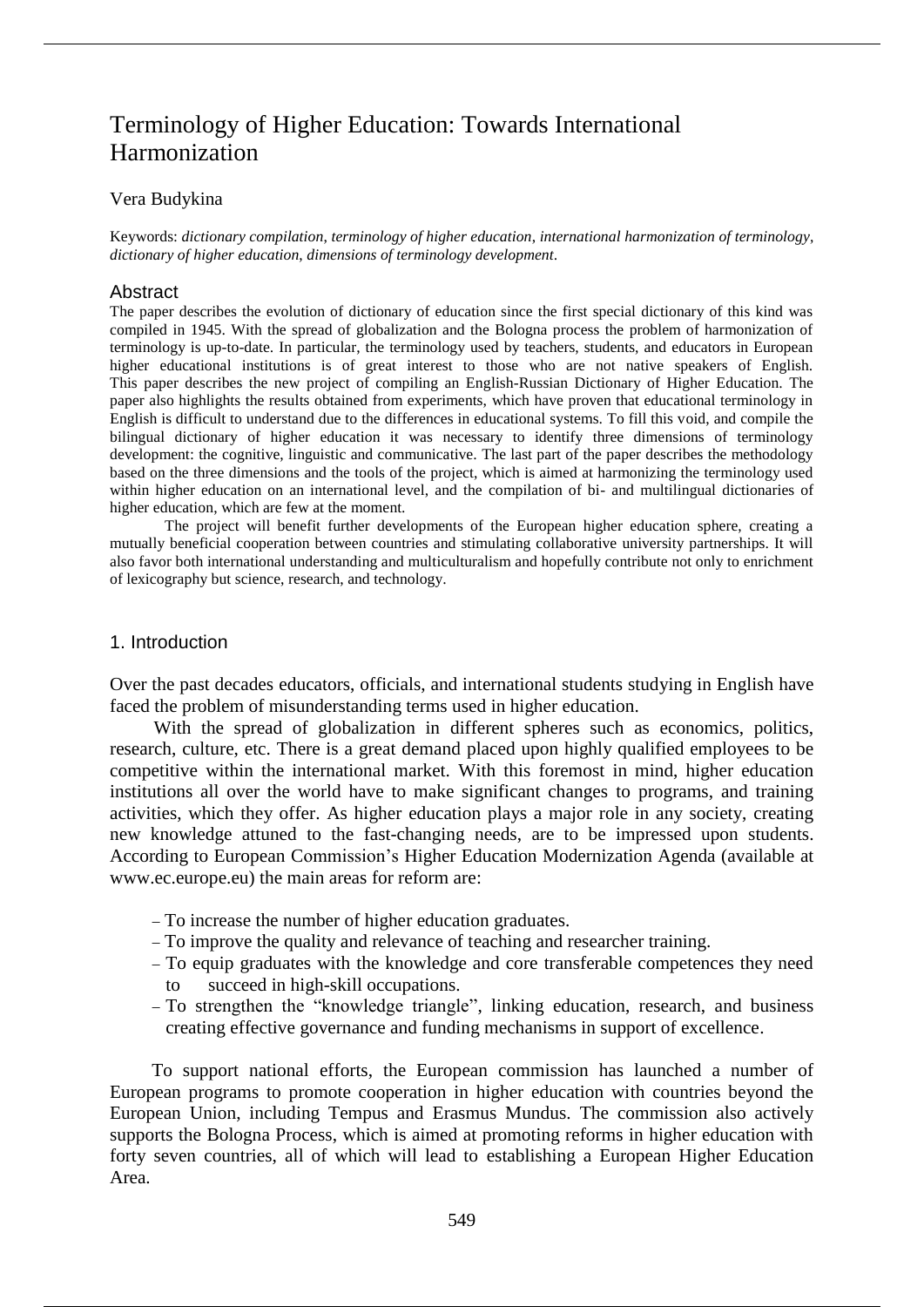Some new forms of education have emerged, like lifelong learning and distance learning, etc. Russia joined the Bologna Process in 2003, and since then, many Russian students and researchers have been participating in these external cooperative initiatives in higher education, of which all have and still do, encourage the use of harmonized terminology. For this purpose the compilation of *English-Russian Dictionary of Higher Education* was initiated and is now in progress.

## 2. Objective

The aim of the project is to develop internationally harmonized terms used in higher education, which will help to ease the mutual use and acceptance of this terminology between countries. The project will also facilitate the integration process for Russia, saving recourses for both governments and higher educational institutions. The target groups for the *English-Russian Dictionary of Higher Education* are educators, governors, students, and researchers studying abroad, or participating in numerous mobility programs. The harmonized terms may also be used as a basis in compilation of multilingual dictionaries, preparing publications aimed at further development of the European higher education area, mutually beneficial cooperation between countries, enrichment of science and research.

According to Dr Ceusters (1999: 165), 'it is mandatory that the work is undertaken by a multidisciplinary team composed of skilled terminologists, linguists, and domain specialists'.

## 3. Background

To initiate the process of harmonization on an international level, terminology must be formalized on the national level or within one language. Oscar Wilde once remarked that Great Britain and the USA were divided only by a common language. It is nonetheless true that his epigram will lend itself to American and British educators whenever they study each other's educational systems. For this reason, educators have recognized the need for some kind of systematic international dictionary containing educational terms, which form the greater part of comparative education.

The first in a series of *World Surveys of Education* (1995) was the *Glossary of Educational Institutions*, after which came a more comprehensive glossary of general educational terms, which was the first serious step towards the process of harmonization. On the UNESCO site, it is still possible to find a glossary of educational terms. The terms are English, Arabic, Spanish, and French, of which no Russian equivalents are given.

The first explanatory dictionary of education was one by C. Good (1945). Later, there were some monolingual dictionaries published in Great Britain and the USA (Guthrie 1971, Page et al 1977, Collins and O'Brien 2003, Ravitch 2007, etc.).

The subsequent results of harmonization of educational terminology on an international level are captured within a number of EURYDICE glossaries of education, such as *Decisionmaking, Advisory, Operational and Regulatory Bodies in Higher Education; Educational Institutions; Examinations, Qualifications and Titles; Management, Monitoring and Support Stuff* (available at www.eacea.ec.europe). These glossaries of education include those terms that are officially adopted within the EU, and are specific to a particular national system of education.

In Russia some explanatory dictionaries of education have been published but the only bilingual dictionary of education that has been compiled to date is *The Learner's English-Russian dictionary of education* by M. Fedorova and V. Lapchinskaya (1998). This dictionary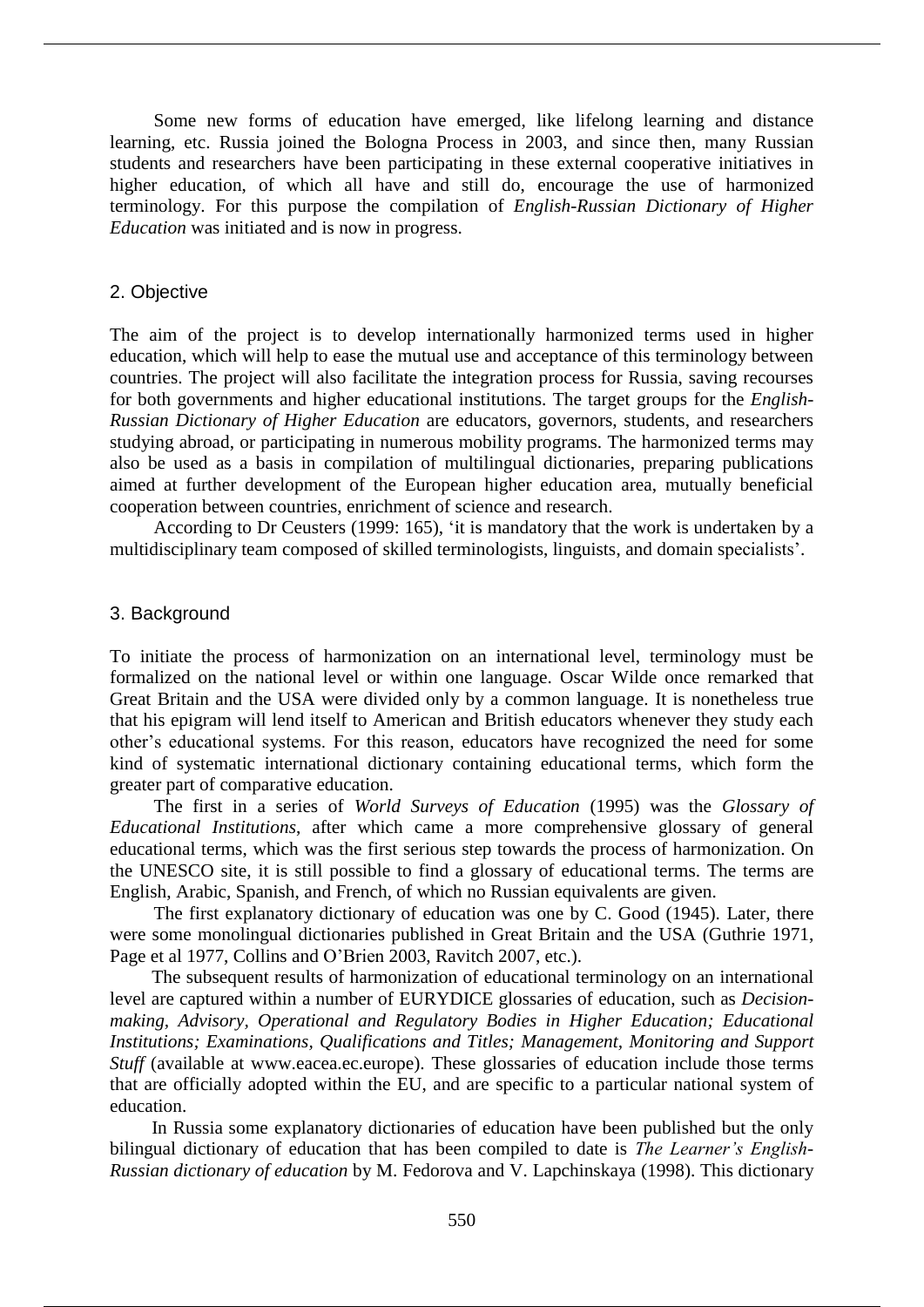covers terms used in primary and secondary schools, psychology, higher education, extracurricular activities, etc. It was published more than ten years ago and therefore does not include any terms used in the Bologna process and other up-to-date terminological units of higher education.

If any, publications on harmonization of educational terms are used they are rarely available. Despite this, there are some research papers available containing such subjects as toxicology, nursery, mineral resources, risk management terminology harmonization, etc.

The countries within the European Higher Education Area face the problem of misunderstanding even though they have much in common concerning their systems of education. The Russian education system is very different and this is supposedly the main reason why terminology is so difficult to acquire. An experiment was conducted where twenty Russian teachers of English and more than fifty students taking courses of Upper-Intermediate and Advanced English, were asked to translate fifty educational terms from Russian into English. Among the correct answers expected from the participants whom already had very high level of English were: *academic weight, course handbook, Associate Professor, Assistant Professor, module, extra-curricular activities, pass/fail exam, learning outcomes,* etc. It was a concern that the number of correct answers was less than 20%, whilst the number of correct answers to the questions on economics, culture, and politics stood at about 80-90%. These results added weight to our concerns, and in turn illustrated them to be sound.

In addition to this, the incompetence of some printed and some on-line dictionaries appeared to be failing to adequately translate the words taking into account the differences in national systems of education. For example, one popular on-line dictionary used by professional translators enables them to make notes in dictionary entries translate the word '*зачет*' (e.g. *zachet)* which is very close to the English expression *pass/fail exam* in the following way:

 Pass/fail exam (The term is advised by the native-speaker (from the USA) (N) (from now on the letters given in brackets are referring to the names of the translators).

 If he lives in New York's shantytowns (no offence), is not correct. It's better not to listen to such advisors (S).

- You are not right. It is a typical form of examination in Russia and former Soviet republics and the expression 'pass/fail exam' used in the USA and Great Britain seems to have the closest meaning (D).

This native-speaker is well educated and aware of educational terminology and systems of education (N).

Thereinafter the discussion, other ways of translations, which are quite far from reality such as test, examination, etc., are given.

# 4. Dimensions

Following Dr Ceusters (1999: 165), we are able to single out three dimensions, which are relevant, and to be considered when developing terminologies: the cognitive dimension, the linguistic dimension, and the communicative dimensions.

In the cognitive dimension, the terms are related to their conceptual contents, and their meaning is fixed. In the linguistic dimension, the existing and potential forms of the terms are examined. Finally, the communicative dimension looks at the use of terminology and justifies the way in which it works. According to Ceusters (1999: 165), we started the compilation of *English-Russian Dictionary of Higher Education* by defining the area of usage, the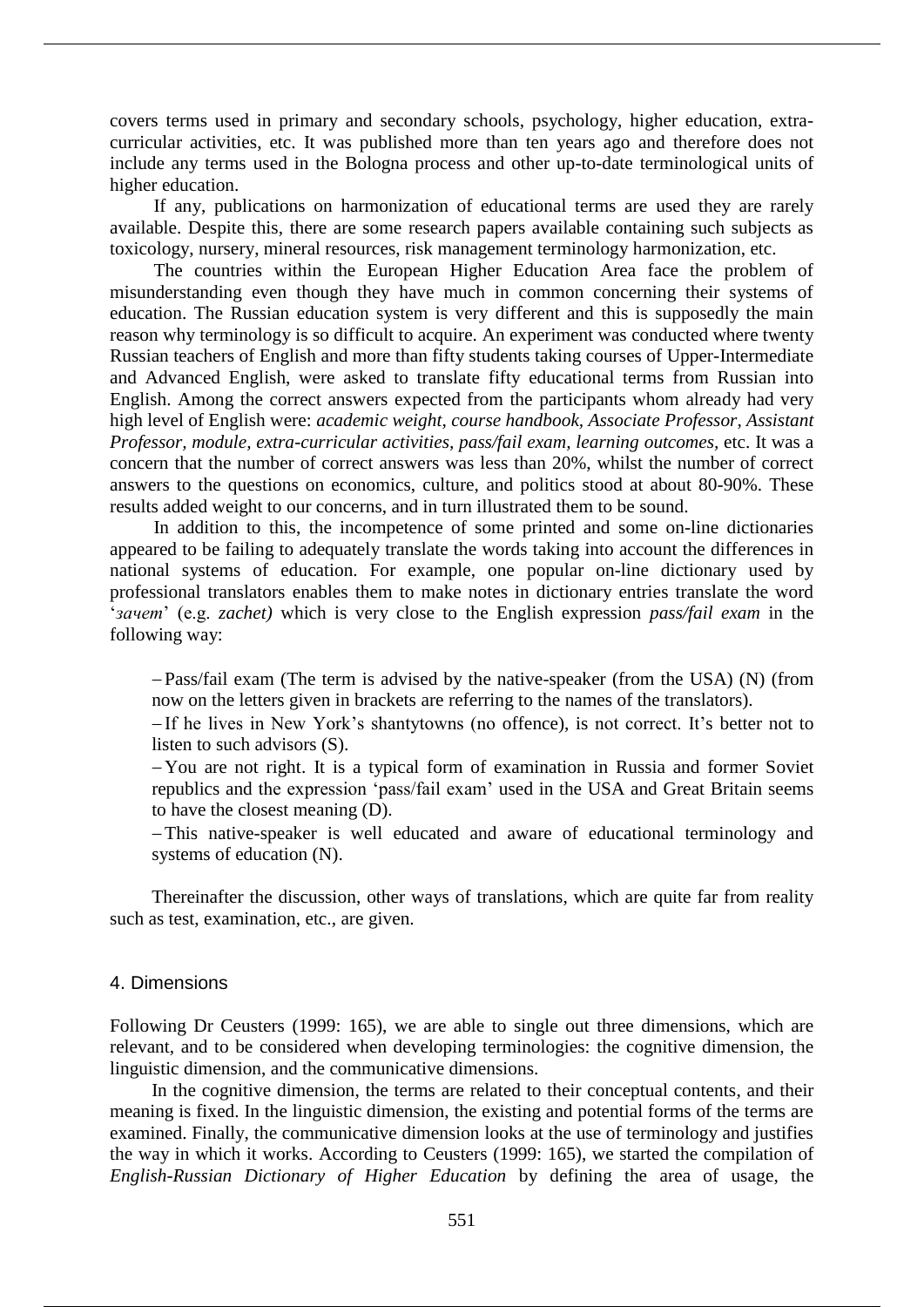application domain, the intended purpose, the source and target languages. A large quantity of documents were collated, and it was followed by the semi-automatic extraction of relevant terminology and citations from sources such as university prospectus, course handbooks, bilingual dictionaries of education, university web pages, etc. This approach is justified when it is assumed that if a term is found in a document (the linguistic dimension), there must be a concept that it denotes (the cognitive dimension). On the basis of this material, classifications of the terms were set up, i.e. identifying generic relationships between them.

The terms included are generic terms (both words and phrases, original and loaned); acronyms, eponyms, etc. apply to educational research, theory and practice.

The elements that may appear in a complete entry of the dictionary are:

- 1. The English *headword* in bold.
- 2. *Variants of spelling* in parentheses.
- 3. The *pronunciation* in International Phonetic Alphabet characters in square brackets.
- 4. The *status label*, abbreviated immediately after the IPA characters, indicating the level of formality.
- 5. The *subject label* supplied where necessary immediately after the *status label*, e.g. [tertiary level].
- 6. The territorial label supplied where necessary immediately after the *subject label*, e.g. (USA).
- 7. The Russian *definition*.
- 8. The English *citation*, illustrating the use of the headword in context taken from a written context.

There are also *See* and *Syn* (Synonym) entries as well as the label *Compare.* The headwords are arranged alphabetically and numbered. The latter will enable the user to translate backwards. The list of Russian headwords is given in *Appendix*.

Equivalences at national and international levels have also been analyzed and compared in order to elaborate harmonization proposal, which will be submitted later to domain specialists and lexicographers for review and final validation. They will be asked to identify or provide preferred definition for each term, where terms considered as synonyms, key documents or sources would be omitted. The changes will be made to improve consistency, coherence and comprehension of related terms.

Taking into account the amount of efforts and the high priority of the project which are aimed at the harmonization of terminology of higher education on the international level and compilation of bi- and multilingual dictionaries of education, the input is welcomed from international research communities to assist with the further development of the terminology and its description as the project nears the first half of its development.

## References

#### **A. Dictionaries**

- **Collins, W. and N. O'Brian 2003.** *The Greenwood Dictionary of Education.* (First edition 1967, second edition 1982.) London: Greenwood Press.
- **EURYDICE.** 15 October 2011. http://eacea.ec.europa.eu/education/eurydice/
- **Fyodorova, N. and V. Lapchinskaya. 1998.** *The Learner's English-Russian Dictionary of Education.* Moscow: Izdat-schkola.
- **Good, C. 1973.** *Dictionary of Education.* (First edition 1945, second edition 1959.) New York: McGraw Hill Book Company.